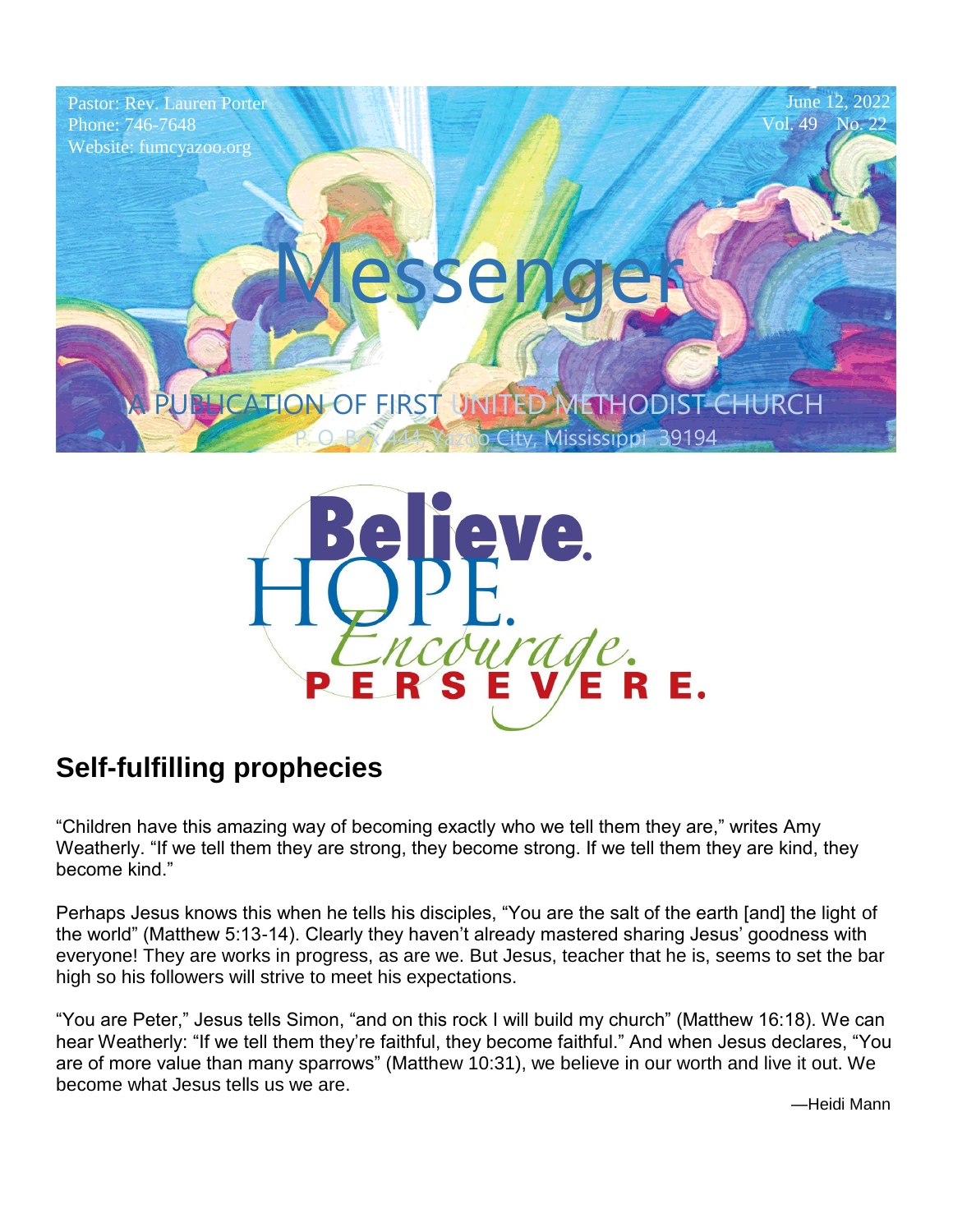

11:00 a.m. Traditional Service **SUNDAY***,* **JUNE 12** 9:00 a.m. Contemporary Service 9:50 a.m. Sunday School

6:00 p.m. Chancel Choir **WEDNESDAY, JUNE 15**  $\frac{1}{2}$  or  $\frac{1}{4}$  and  $\frac{1}{4}$  and  $\frac{1}{4}$  and  $\frac{1}{4}$  and  $\frac{1}{4}$  and  $\frac{1}{4}$  and  $\frac{1}{4}$  and  $\frac{1}{4}$  and  $\frac{1}{4}$  and  $\frac{1}{4}$  and  $\frac{1}{4}$  and  $\frac{1}{4}$  and  $\frac{1}{4}$  and  $\frac{1}{4}$  and  $\frac{1}{4}$  an

**SATURDAY, JUNE 18** 9-12 noon Methodist Market



~~~~~~~~~~~~~~~~~~~~~~~~~~~~~~~~~~~~

#### *JUNE*

17. Lackey Saxton

 $\sim$  ~

 $\overline{1}$ 

- 15. Brent & Carrie Chaney
- 16. Jason & Jamie Patterson Nathan & Emily Burton ~~~~~~~~~~~~~~~~~~~~~~~~



*Congratulations* to Ben & Elizabeth Ford on the birth of their son, James Webb Ford who was born June 6, 2022. We also extend our congratulations to grand-parents, Frank & Dee Webb, and to big brother, Reed.



*Sympathy and love is extended to Mike Hughes family in the death of his mother, Emma Lee Creel Hughes, who passed away June 4, 2022.*

#### *Retirement Love Offering For Bishop Swanson*

~~~~~~~~~~~~~~~~~~~~~~~~~~~~~~

Bishop Swanson is retiring after 10 years as the bishop of the Mississippi Conference. This Annual Conference will be his last one with us.

In honor of his years of service we are inviting every church to give a Love Offering for the Bishop that will be used to renovate a campus home at the Methodist Children's Home here in Mississippi. If you would like to donate to this cause, you may make a check payable to First Methodist Church with "Bishop's Love Offering" in the memo line, and we will forward it to the Conference in celebration of Bishop Swanson's service.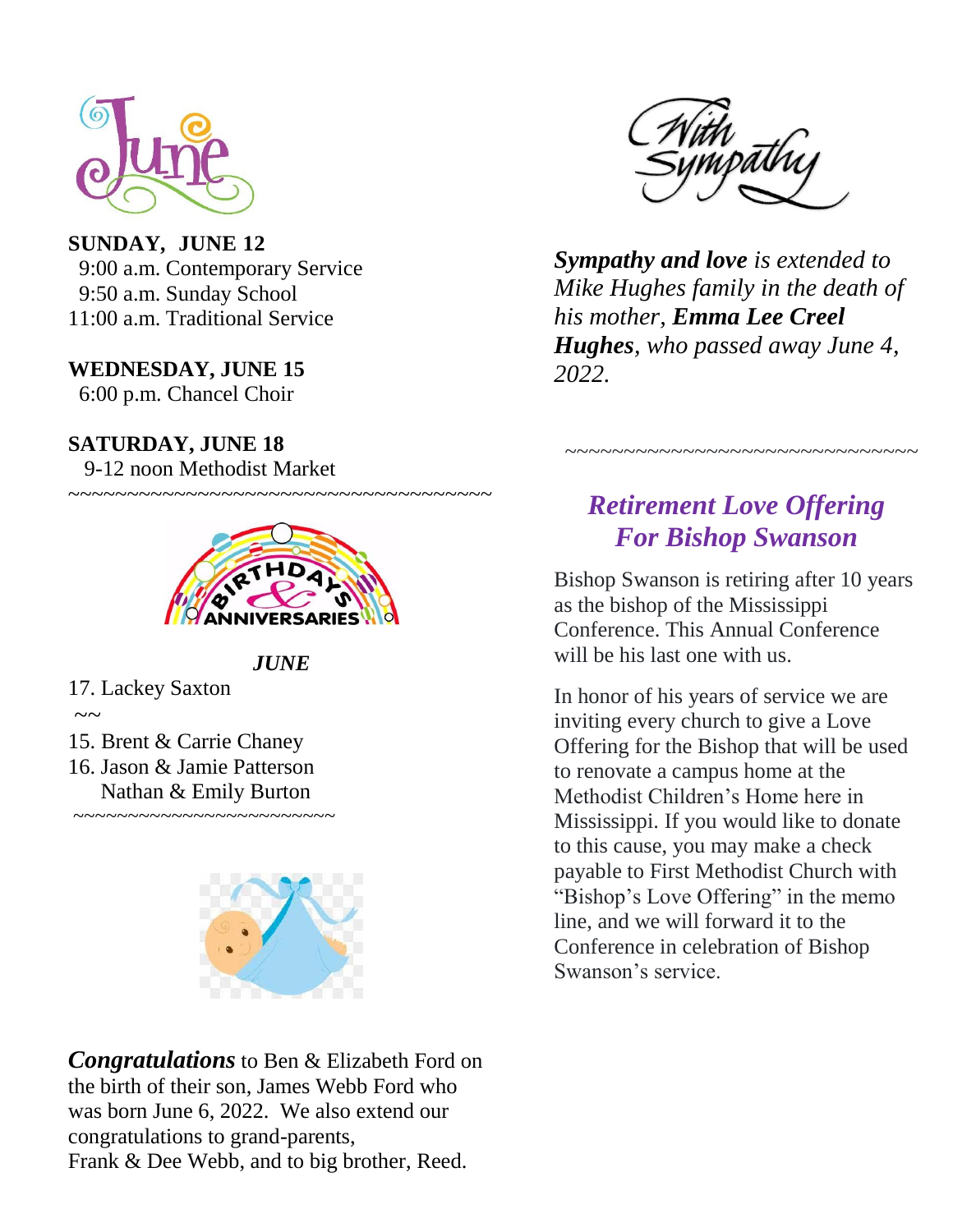### **Hiskidz and Bible in Life**

Last week we began the first month of our summer series, **Together as Believers.** This Sunday we will talk about the importance of leadership. Even though you are young, you can still be a leader. Our lesson this week is about a young boy named Timothy. Timothy grew into a strong leader for God.



#### **VACATION BIBLE SCHOOL**

This year's VBS theme is **"Monumental: Celebrating God's Greatness."** Dates for VBS are June 20 – June 24. If you are interested in helping, please call the church office or contact Tera Smith. We still need volunteers to have a successful Vacation Bible School.

Solid Exound

## **Youth Sunday School**

Last Sunday we began a new series, **Together as Believers**. This week our lesson, *Reaching for Leadership,* is a reminder of how God sets high standards for those in leadership roles and positions. The primary purpose of a leader is to serve others in the way God has laid out. Our lesson this week will come from 1 Timothy and follow the apostle Paul as he steps into his role as a leader.

# **Sunday & Wednesday Night Group**

Wednesday night, June 1, we had our first bi-monthly Bible Study for the summer. We will continue to meet on a bi-monthly schedule next week to keep us connected through the Summer.

# **Lake Junaluska/M28 Camp**

Reminder for payment. Please send in your payment for M28 if you have not yet done so.

M28 Camp at Lake Junaluska, North Carolina is July 8-11. All our spots have been filled, but if there are any cancellations the Camp will notify us. We are excited to finally be going back for Summer Worship in the Mountains.